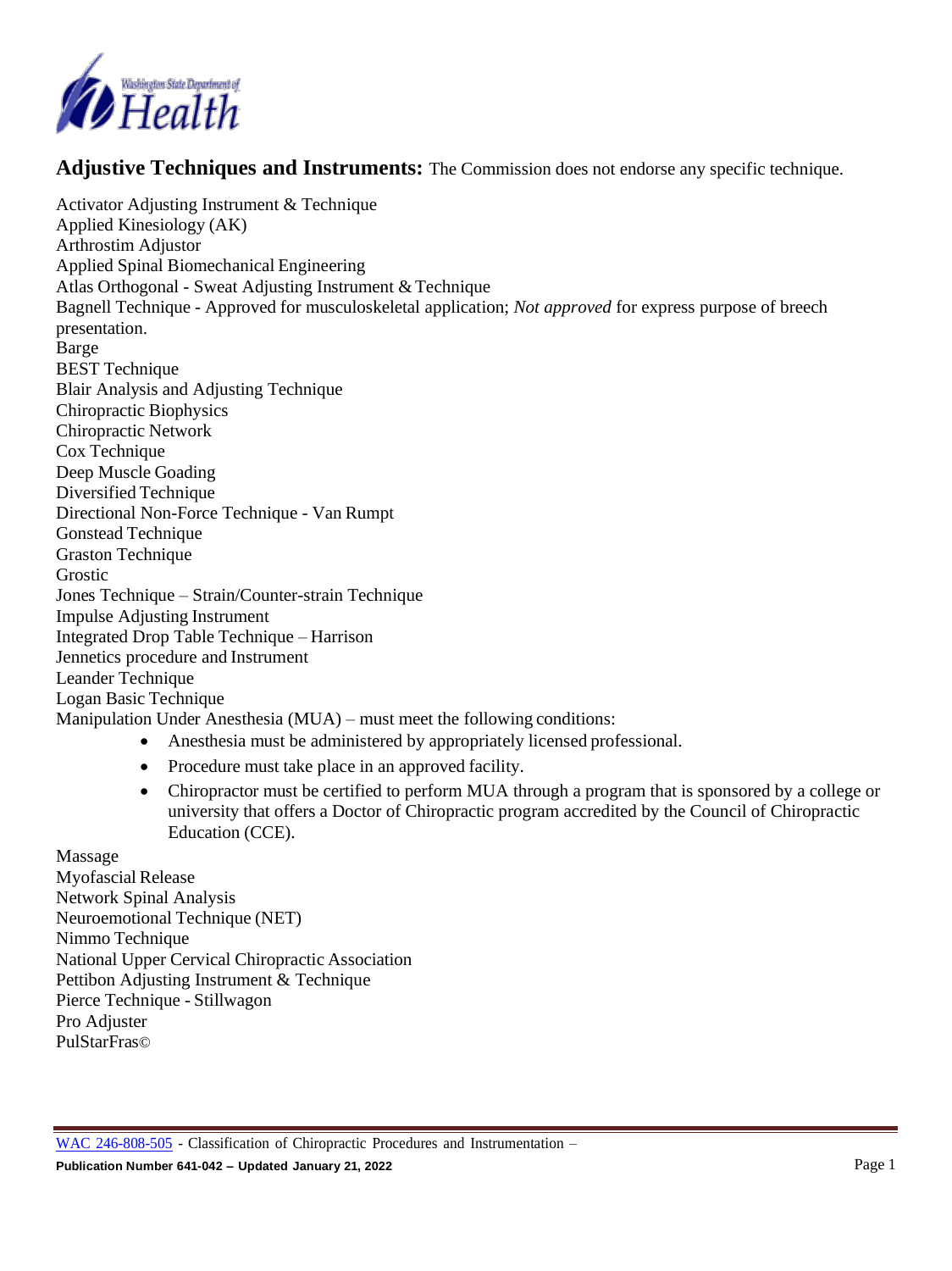## **Adjustive Techniques and Instruments Continued:**

Sacro Occipital Technique Spray & Stretch Chiropractic Technique using Non-Absorbent, Topical, Vapo-Coolant Stillwagon -Pierce Technique Talsky Tonal Chiropractic Thompson Technique TMJ Treatment Toggle Toftness Adjusting Technique Torque Release Technique and Instrument Total Body Modification Trigger Point Therapy

**Diagnostic Equipment & Analytic Techniques:** The Commission does not endorse any specific company or product. Below is a list of categories of diagnostic equipment utilized for differential diagnosis and appropriate referral for non-neuromusculoskeletal conditions. Following each title are examples of equipment:

## **Diagnostic Equipment:**

Body composition **-** Bio/Analogics – ElectroLiopGraph / Body Composition Analysis; Futrex 5000 / 5000A Body Fat Analyzers Body Function Analysis **-** Nerve Express Heart Rate Variability Monitor; Urinalysis; Home Blood Test Kits (Patient Self-Administered); Skin Temperature Differential Instruments MRI Muscle strength Musculoskeletal Diagnostic Ultrasound Nutrition **-** Near Metabolic Reintegration (NMR) Posture **-** Posture Scale Analyzer Range of Motion **-** MSM 5000 / 7000; (J-) Tracker Surface Electromyography **-** Electrode Paraspinal Electromyography; MyoVision 3G; Noromed MES 9000 X-Ray including digitization; MRI, Video Fluoroscopy and Bone Density Thermography Cone-Beam Computer Tomography Systems Chiropractors may own and operate an MRI unit consistent with all applicable state and federal laws and regulations.

## **Analytic Techniques:**

Blood / Serum – Can order (performing venipuncture NOT ALLOWED per statue RCW 18.25.005 (4)) Diagnostic Ultrasound Urinalysis – Can perform Fecal – Can order Hair – Can order Radionuclide / Bone Scan - Can order Skin Scrape – Can Order Sputum – Can order Throat Swab – Can order